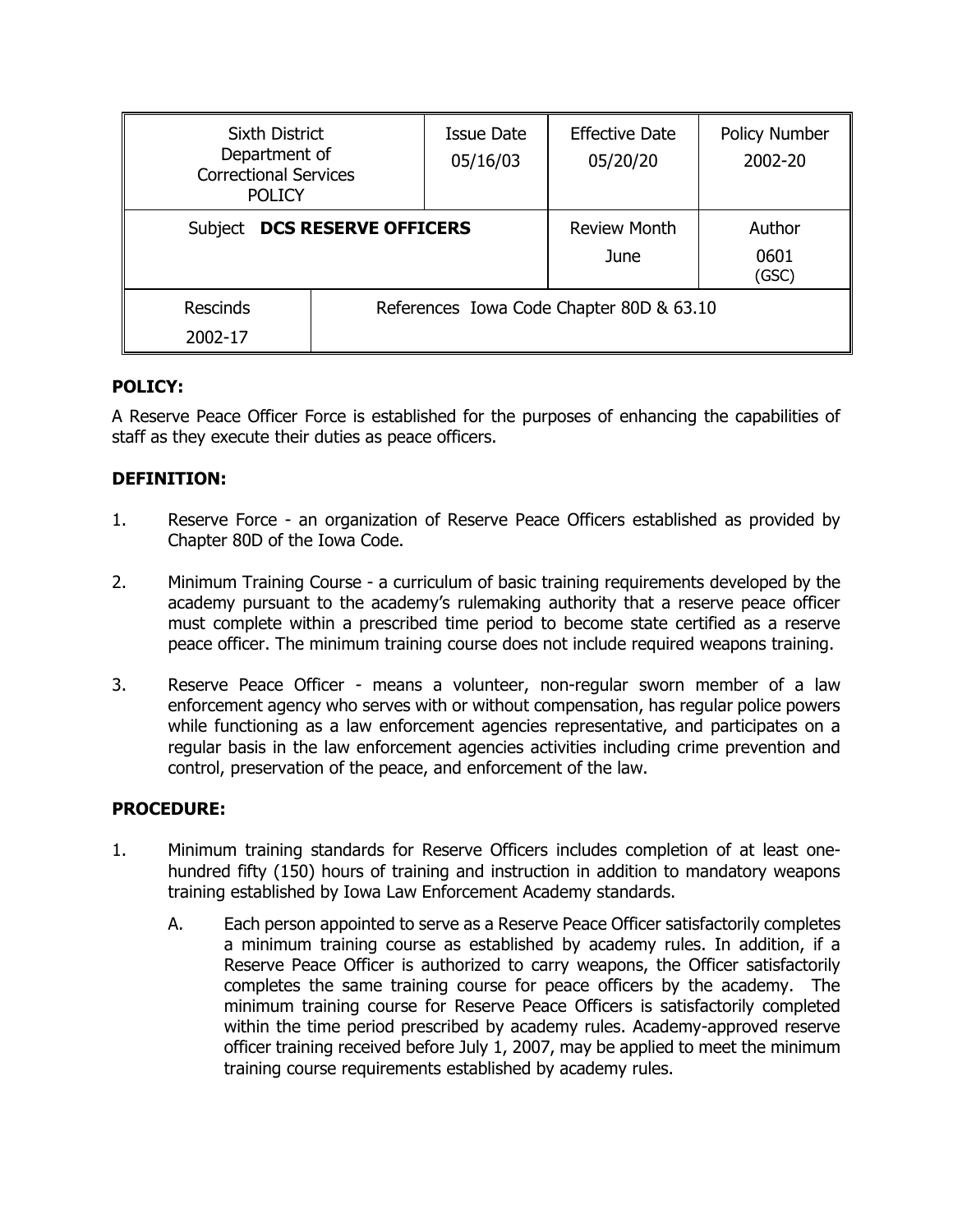#### **POLICY NUMBER 2002-20 PAGE 2 OF 3**

## **PROCEDURE:** (continued)

- B. A person appointed to serve as a Reserve Peace Officer who has received basic training as a Peace Officer and has been certified by the academy pursuant to chapter 80B and rules adopted pursuant to chapter 80B may be exempted from completing the minimum training course at the discretion of the appointing authority. However, such a person appointed to serve as a Reserve Peace Officer meets mandatory in-service training requirements established by academy rules if the person has not served as an active Peace Officer within one-hundred eighty (180) days of appointment as a Reserve Peace Officer.
- C. A person appointed to serve as a Reserve Peace Officer who has met the onehundred fifty (150) hour training requirement by obtaining training at a community college or other facility selected by the individual and approved by the law enforcement agency prior to July 1, 2007, is exempted from completing the minimum training course at the discretion of the appointing authority and continues to hold certification with the appointing authority.
- 2. Reserve Officers are sworn in as established by Iowa Code.
- 3. Reserve Officers are expected to complete the same annual training as members of the High Risk Unit as established in Policy 2003. Reserve Peace Officers serve as Peace Officers on the orders and at the discretion of the Director of the Judicial District Department of Correctional Services or the Director's Designee as the case may be. While in the actual performance of duties, Reserve Peace Officers are vested with the same rights, privileges, obligations and duties as any other Peace Officer.
- 4. Reserve Peace Officers are subordinate to other Peace Officers, do not serve as Peace Officers unless under the direction of regular Peace Officers, and wear a uniform prescribed by the Director of the Judicial District Department of Correctional Services unless that Superior Officer designates alternate apparel for use when engaged in assignments involving special investigation, civil process, court duties, jail duties, and the handling of mental patients. The Reserve Peace Officers do not wear an insignia of rank.
- 5. A Reserve Peace Officers Force established in Judicial District Department of Correctional Services must be directly supervised by a certified Peace Officer who is on duty. The certified Peace Officer reports directly to the Director of the Judicial District Department of Correctional Services or the Director's designee as the case may be. A member of the reserve force does not carry a weapon in the line of duty until the member has been approved by the governing body and certified by the Iowa Law Enforcement Academy Council to carry weapons. After approval and certification, a Reserve Peace Officer may carry a weapon in the line of duty only when authorized by the Director of the Judicial District Department of Correctional Services or the Director's designee as the case may be.